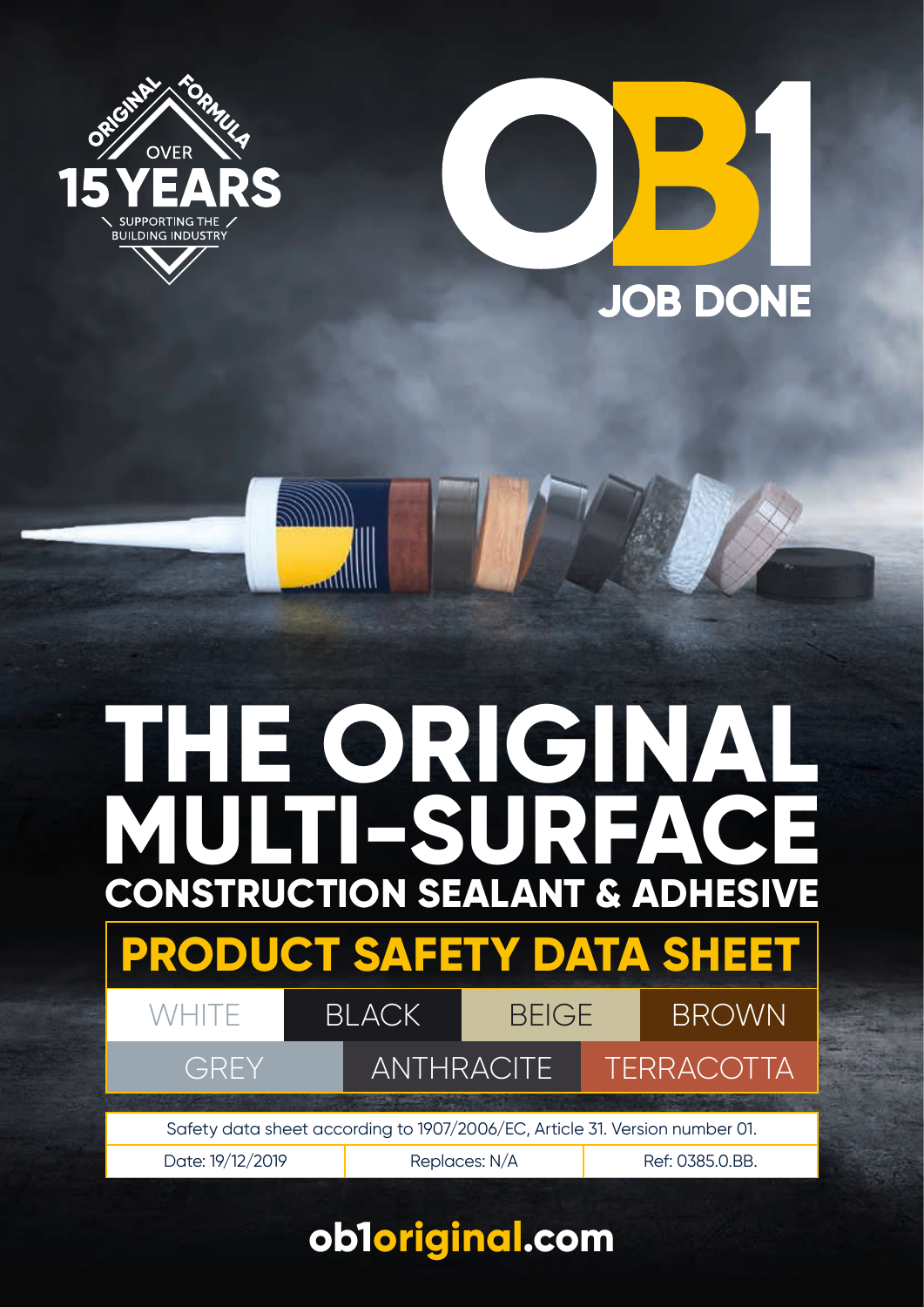

# **1.1 Product identifier Trade name** OB1. **Article number** OB1SCS290W, OB1SCSFOIL400W, OB1SCS290BL, OB1SCS290BE, OB1SCS290B, OB1SCS290G, OB1SCS290A, OB1SCS290T. **1.2 Relevant identified uses of the substance or mixture and uses advised against** No further relevant information available. **Application of the Substance/the mixture** Sealant. **1.3 Details of the supplier of the safety data sheet Manufacturer/ Supplier Siroflex Limited.** Dodworth Business Park, Dodworth Barnsley, South Yorkshire S75 3SP. www.siroflex.co.uk **Further information obtainable from** www.ob1original.com **1.4 Emergency telephone number Telephone**  $+44 (0)1226 771600$  Monday – Thursday Friday 8.30am - 5pm. 8.30am - 4.30pm.



### **2.1 Classification of the substance or mixture**

**Classification according to Regulation (EC) No 1272/2008.** The product is not classified, according to the CLP regulation.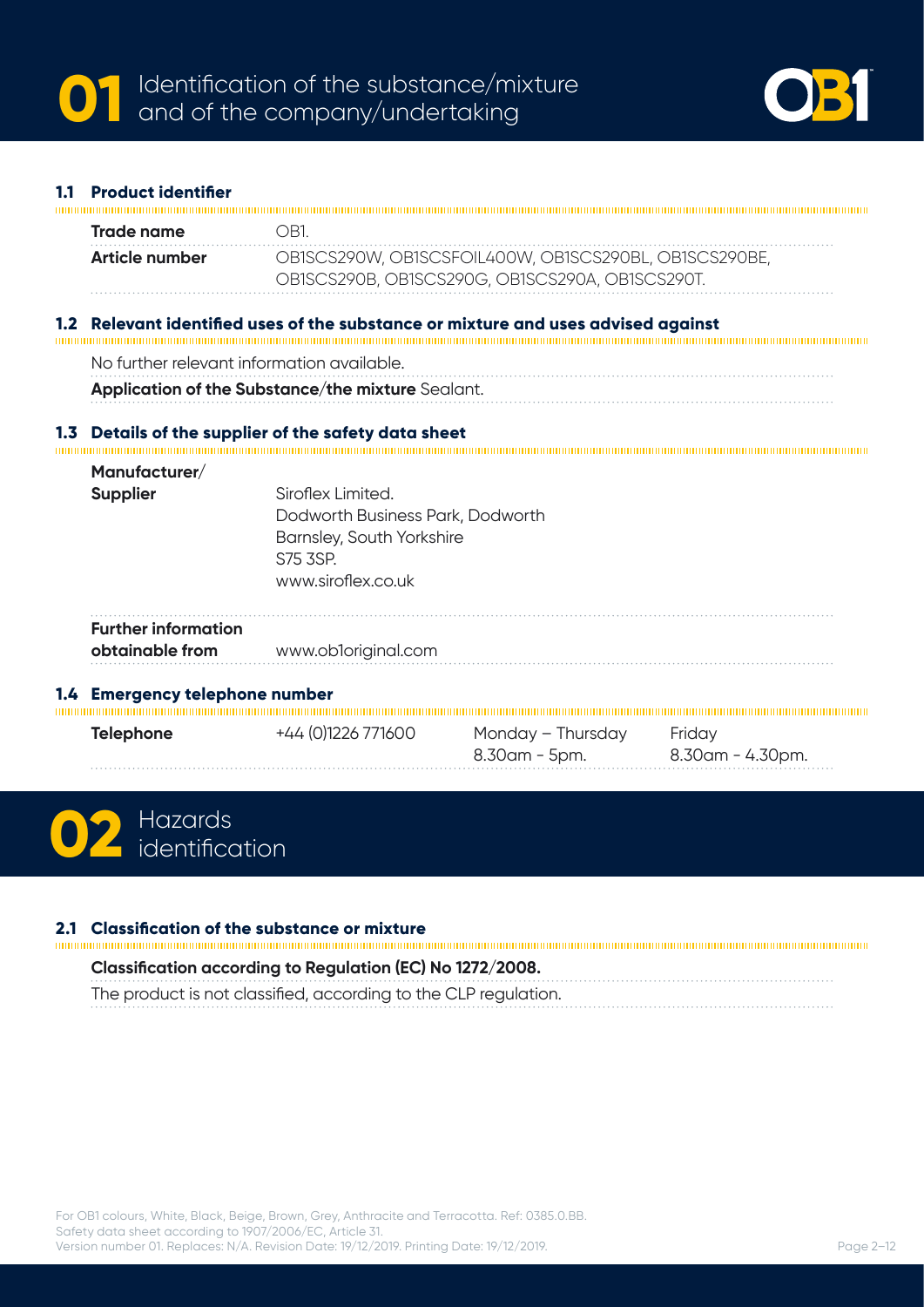



#### **2.2 Label elements**

| <b>Labelling according</b><br>to Regulation (EC)<br>No 1272/2008 | Void.                                                                                                                                                                       |
|------------------------------------------------------------------|-----------------------------------------------------------------------------------------------------------------------------------------------------------------------------|
| <b>Hazard pictograms</b>                                         | Void.                                                                                                                                                                       |
| <b>Signal word</b>                                               | Void.                                                                                                                                                                       |
| <b>Hazard statements</b>                                         | Void.                                                                                                                                                                       |
| <b>Additional information Contains</b>                           | N-(3-(trimethoxysilyl)propyl)ethylenediamine,<br>dioctyltinbis(acetylacetonate),<br>N-[3-(dimethoxymethylsilyl)propyl]ethylenediamine.<br>May produce an allergic reaction. |
|                                                                  | Safety data sheet available on request.                                                                                                                                     |

## **2.3 Other hazards**

| <b>Results of PBT and vPvB assessment</b> |                 |  |  |
|-------------------------------------------|-----------------|--|--|
| <b>PRT</b>                                | Not applicable. |  |  |
| <b>vPvR</b>                               | Not applicable. |  |  |

# **03** Composition/information

# **3.2 Chemical characterisation: Mixtures**

| <b>Description</b>                                   | Mixture of substances listed below with nonhazardous additions.     |
|------------------------------------------------------|---------------------------------------------------------------------|
| <b>Dangerous components</b>                          |                                                                     |
| $CAS: 2768 - 02 - 7$                                 | trimethoxyvinylsilane.                                              |
| EINECS: 220-449-8<br>Reg.nr.: 01-2119513215-52-xxxx. | $1 - 5\%$<br>SFlam. Liq. 3, H226;<br>$\Diamond$ Acute Tox. 4, H332. |

**Additional information** For the wording of the listed hazard phrases refer to section 16.

. . . . . . . . . . . .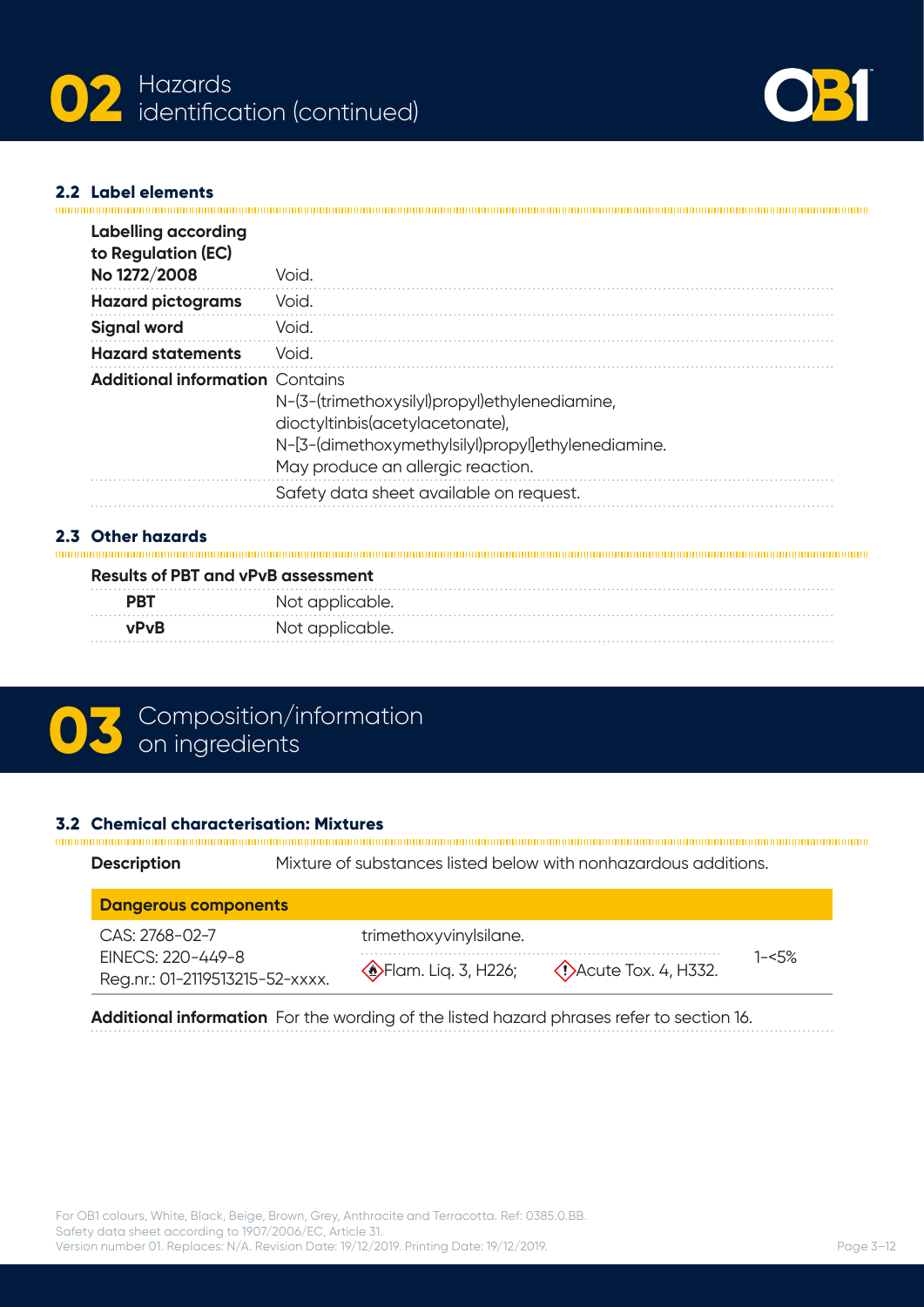



#### **4.1 Description of first aid measures**

| <b>General information</b> | No special measures required.                             |
|----------------------------|-----------------------------------------------------------|
| <b>After inhalation</b>    | Supply fresh air; consult doctor in case of complaints.   |
| After skin contact         | Generally the product does not irritate the skin.         |
| After eye contact          | Rinse opened eye for several minutes under running water. |
| <b>After swallowing</b>    | If symptoms persist consult doctor.                       |
|                            |                                                           |

### **4.2 Most important symptoms and effects, both acute and delayed**

No further relevant information available.

### **4.3 Indication of any immediate medical attention and special treatment needed**

No further relevant information available.

# Firefighting **05** measures

**5.1 Extinguishing media**

**Suitable extinguishing agents** Use fire extinguishing methods suitable to surrounding conditions.

**5.2 Special hazards arising from the substance or mixture**

No further relevant information available.

### **5.3 Advice for firefighters**

**Protective equipment** Mouth respiratory protective device.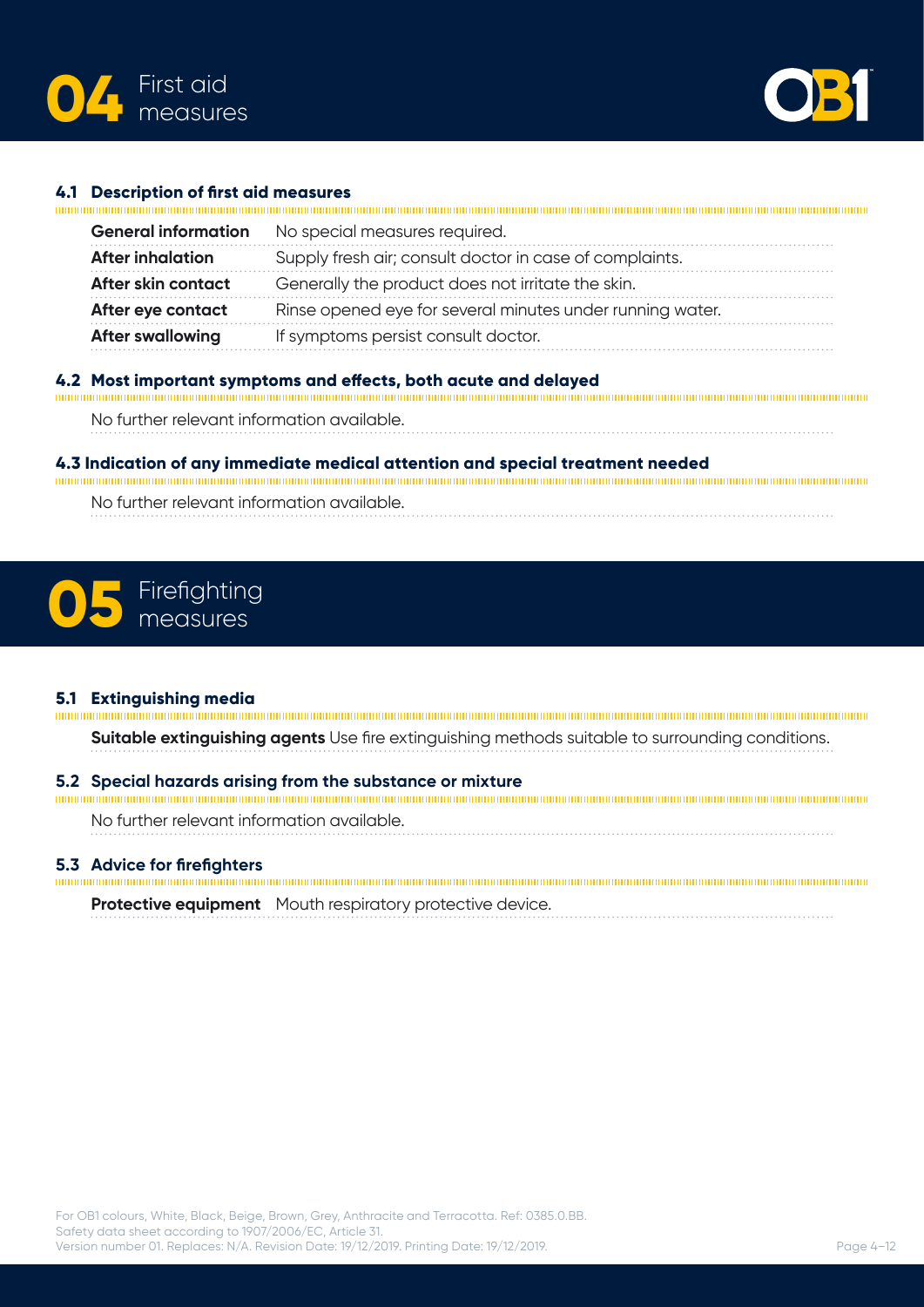



| 6.1 | Personal precautions, protective equipment and emergency procedures                              |
|-----|--------------------------------------------------------------------------------------------------|
|     | Ensure adequate ventilation.                                                                     |
|     | <b>6.2 Environmental precautions</b>                                                             |
|     | Do not allow to enter sewers/ surface or ground water.                                           |
|     | 6.3 Methods and material for containment and cleaning up                                         |
|     | Absorb with liquid-binding material (sand, diatomite, acid binders, universal binders, sawdust). |
|     | <b>Pick up</b> mechanically.                                                                     |
|     | Reference to other sections                                                                      |
|     | See Section 7 for information on safe handling.                                                  |
|     | See Section 8 for information on personal protection equipment.                                  |
|     | See Section 13 for disposal information.                                                         |



**7.1 Precautions for safe handling** Use only in well ventilated areas. **Information about fire and explosion protection** No special measures required. 

## **7.2 Conditions for safe storage, including any incompatibilities**

| <b>Storage</b>                                              |                          |
|-------------------------------------------------------------|--------------------------|
| Requirements to be met by<br>storerooms and receptacles     | No special requirements. |
| Information about storage in<br>one common storage facility | Not required.            |
| <b>Further information</b><br>about storage conditions      | None.                    |

**7.3 Specific end use(s)**  No further relevant information available.

For OB1 colours, White, Black, Beige, Brown, Grey, Anthracite and Terracotta. Ref: 0385.0.BB. Safety data sheet according to 1907/2006/EC, Article 31. Version number 01. Replaces: N/A. Revision Date: 19/12/2019. Printing Date: 19/12/2019.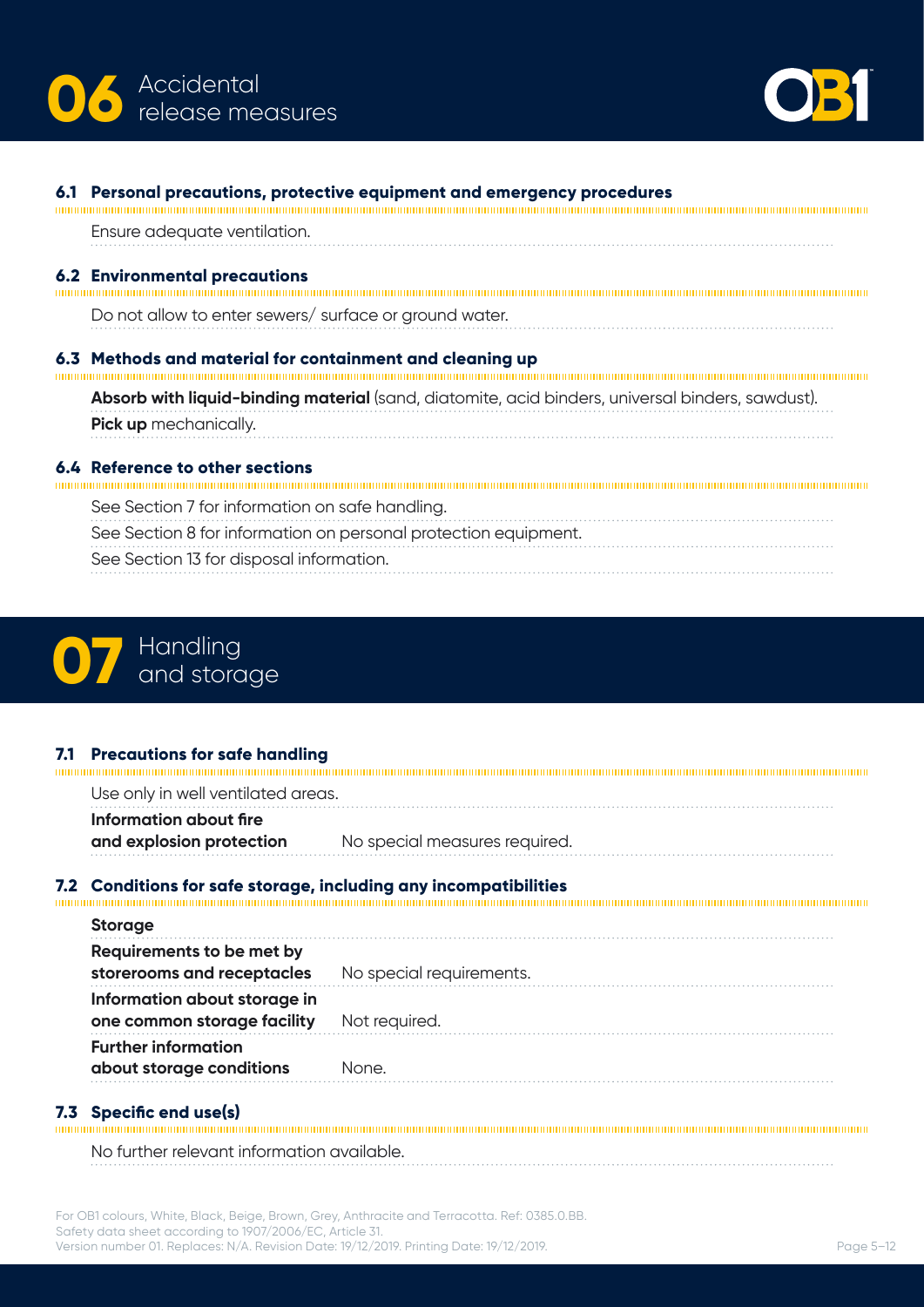



#### **Additional information about**

**design of technical facilities** No further data; see item 7.

**8.1 Control parameters**

| Ingredients with limit values that require monitoring at the workplace |  |
|------------------------------------------------------------------------|--|
| 28553-12-0 di-''isononyl'' nhthalate                                   |  |

| <b>Additional information</b>    | The lists valid during the making were used as basis. |
|----------------------------------|-------------------------------------------------------|
| - OEL                            | Long-term value: $5 \,\mathrm{mg/m^3}$ .              |
| zoooo iz o'ui isononyi phundiate |                                                       |

### **8.2 Exposure controls**

| <b>Personal protective equipment</b>            |                                                                                                                                                                                                                                                                                                                                                                     |
|-------------------------------------------------|---------------------------------------------------------------------------------------------------------------------------------------------------------------------------------------------------------------------------------------------------------------------------------------------------------------------------------------------------------------------|
| <b>General protective and hygienic measures</b> |                                                                                                                                                                                                                                                                                                                                                                     |
|                                                 | The usual precautionary measures are to be adhered to when handling chemicals.                                                                                                                                                                                                                                                                                      |
| <b>Respiratory protection</b>                   | Use suitable respiratory protective device in case of<br>insufficient ventilation.                                                                                                                                                                                                                                                                                  |
| <b>Protection of hands</b>                      | The glove material has to be impermeable and resistant<br>to the product/ the substance/ the preparation.                                                                                                                                                                                                                                                           |
|                                                 | Due to missing tests no recommendation to the glove<br>material can be given for the product/the preparation/<br>the chemical mixture.                                                                                                                                                                                                                              |
|                                                 | Selection of the glove material on consideration of the<br>penetration times, rates of diffusion and the degradation.                                                                                                                                                                                                                                               |
| <b>Material of gloves</b>                       | The selection of the suitable gloves does not only depend on<br>the material, but also on further marks of quality and varies from<br>manufacturer to manufacturer. As the product is a preparation of<br>several substances, the resistance of the glove material can not<br>be calculated in advance and has therefore to be checked prior<br>to the application. |
| <b>Penetration time of</b><br>glove material    | The exact break through time has to be found out by the<br>manufacturer of the protective gloves and has to be observed.                                                                                                                                                                                                                                            |
| Eye protection                                  | Goggles recommended during refilling.                                                                                                                                                                                                                                                                                                                               |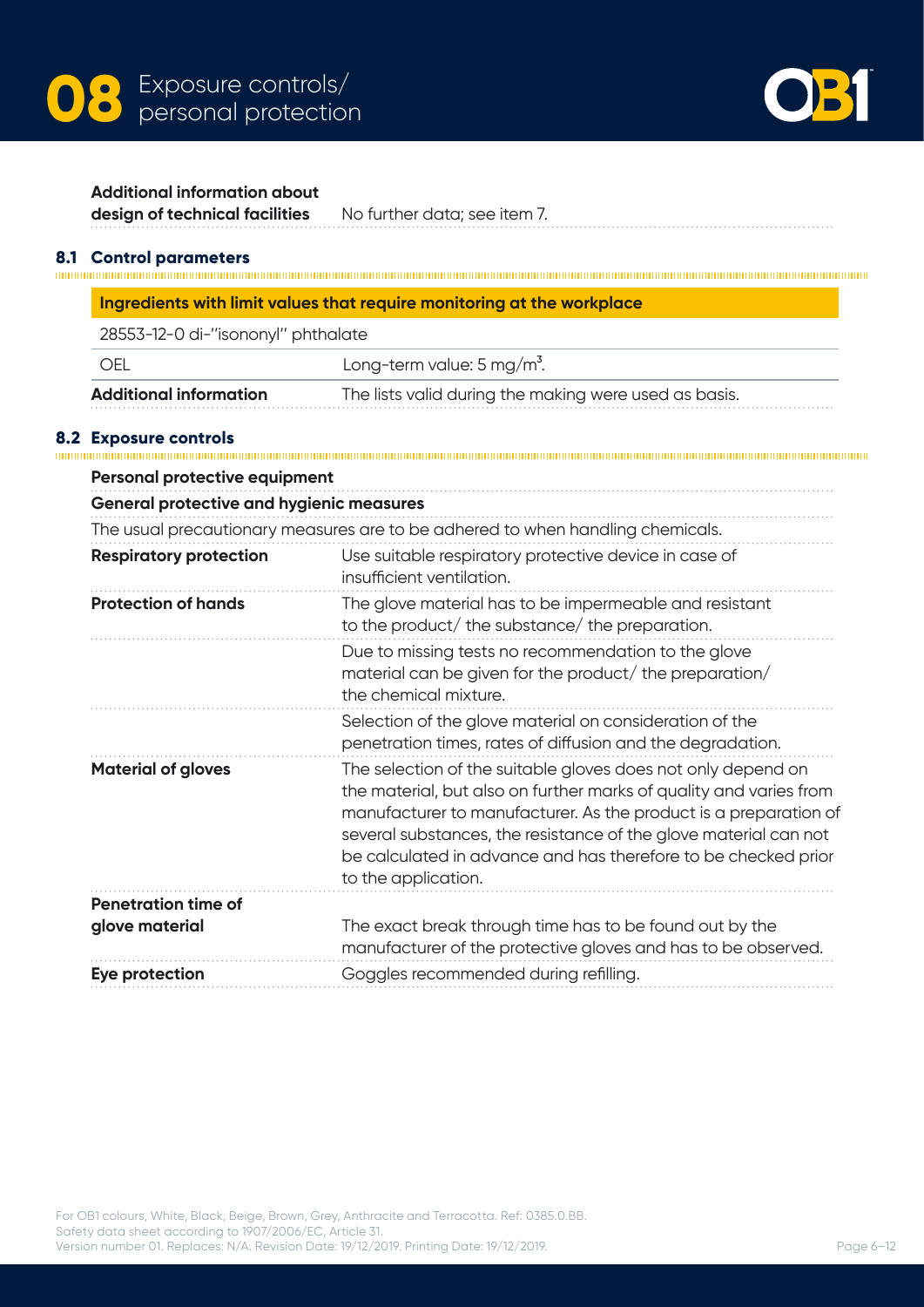



### **9.1 Information on basic physical and chemical properties**

| <b>General Information</b>              |                                               |
|-----------------------------------------|-----------------------------------------------|
| <b>Appearance</b>                       |                                               |
| • Form                                  | Pasty.                                        |
| • Colour                                | Various colours.                              |
| Odour                                   | Characteristic.                               |
| <b>Odour threshold</b>                  | Not determined.                               |
| pH-value                                | Undetermined.                                 |
| <b>Change in condition</b>              |                                               |
| • Melting point/freezing point          | Undetermined.                                 |
| · Initial boiling point                 |                                               |
| and boiling range                       | $>34$ °C.                                     |
| <b>Flash point</b>                      | $>100$ °C.                                    |
| <b>Flammability (solid, gas)</b>        | Not applicable.                               |
| Ignition temperature                    | 420 °C.                                       |
| <b>Decomposition temperature</b>        | Not determined.                               |
| <b>Auto-ignition temperature</b>        | Product is not selfigniting.                  |
| <b>Explosive properties</b>             | Product does not present an explosion hazard. |
| <b>Explosion limits</b>                 |                                               |
| • Lower                                 | Undetermined. Not determined.                 |
| • Upper                                 | Undetermined. Not determined.                 |
| <b>Vapour pressure</b>                  | Undetermined.                                 |
| Density at 20 °C                        | 1.58 $g/cm^{3}$                               |
| <b>Relative density</b>                 | Not determined.                               |
| <b>Vapour density</b>                   | Not determined.                               |
| <b>Evaporation rate</b>                 | Not determined.                               |
| Solubility in/Miscibility with water    | Not miscible or difficult to mix.             |
| Partition coefficient (n-octanol/water) | Not determined.                               |
| <b>Viscosity</b>                        |                                               |
| • Dynamic                               | Not determined.                               |
| • Kinematic                             | Not determined.                               |
| <b>Solvent content</b>                  |                                               |
| VOC (EC)                                | $2.32 - 2.44$ %.                              |
| VOC (EC)                                | $36.7 - 38.6$ g/l.                            |
|                                         |                                               |

**9.2 Other information** No further relevant information available.

For OB1 colours, White, Black, Beige, Brown, Grey, Anthracite and Terracotta. Ref: 0385.0.BB. Safety data sheet according to 1907/2006/EC, Article 31. Version number 01. Replaces: N/A. Revision Date: 19/12/2019. Printing Date: 19/12/2019.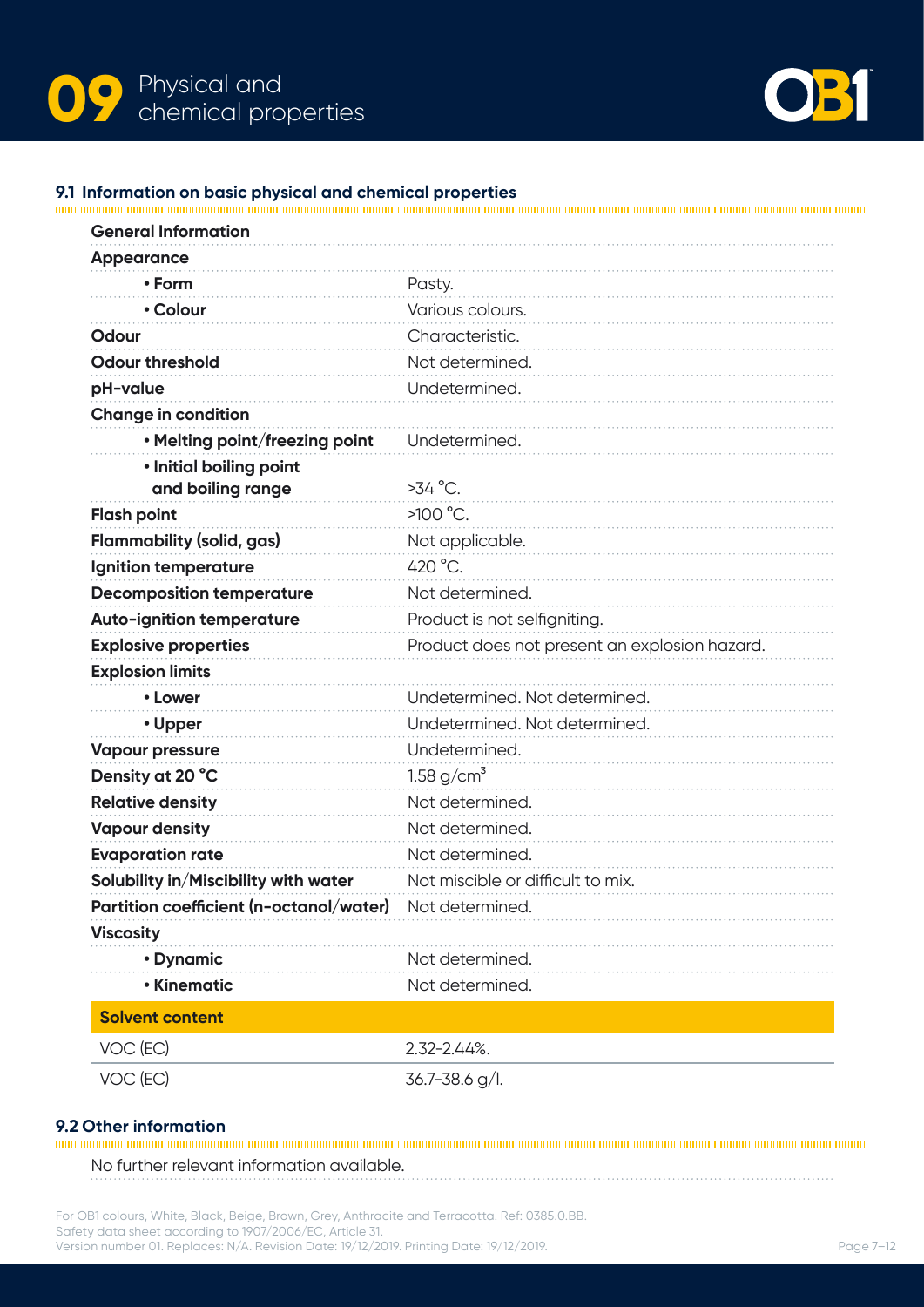



#### **10.1 Reactivity**

| No further relevant information available.                                          |                                                       |  |  |  |
|-------------------------------------------------------------------------------------|-------------------------------------------------------|--|--|--|
| <b>10.2 Chemical stability</b>                                                      |                                                       |  |  |  |
| Thermal decomposition /<br>conditions to be avoided                                 | No decomposition if used according to specifications. |  |  |  |
| 10.3 Possibility of hazardous reactions                                             |                                                       |  |  |  |
| No dangerous reactions known.                                                       |                                                       |  |  |  |
| <b>10.4 Conditions to avoid</b>                                                     |                                                       |  |  |  |
| No further relevant information available.                                          |                                                       |  |  |  |
| 10.5 Incompatible materials                                                         |                                                       |  |  |  |
| No further relevant information available.                                          |                                                       |  |  |  |
| 10.6 Hazardous decomposition products<br>No dangerous decomposition products known. |                                                       |  |  |  |

# **11** Toxicological information

## **11.1 Information on toxicological effects**

| <b>Acute toxicity</b>                        | Based on available data, the classification criteria are not met.                          |
|----------------------------------------------|--------------------------------------------------------------------------------------------|
| <b>Primary irritant effect</b>               |                                                                                            |
| $\cdot$ Skin corrosion/<br><b>irritation</b> | Based on available data, the classification criteria are not met.                          |
| • Serious eye<br>damage/irritation           | Based on available data, the classification criteria are not met.                          |
| • Respiratory or<br>skin sensitisation       | Based on available data, the classification criteria are not met.                          |
|                                              | CMR effects (carcinogenity, mutagenicity and toxicity for reproduction)                    |
|                                              | . Germ cell mutagenicity Based on available data, the classification criteria are not met. |
| • Carcinogenicity                            | Based on available data, the classification criteria are not met.                          |
| • Reproductive toxicity                      | Based on available data, the classification criteria are not met.                          |
|                                              |                                                                                            |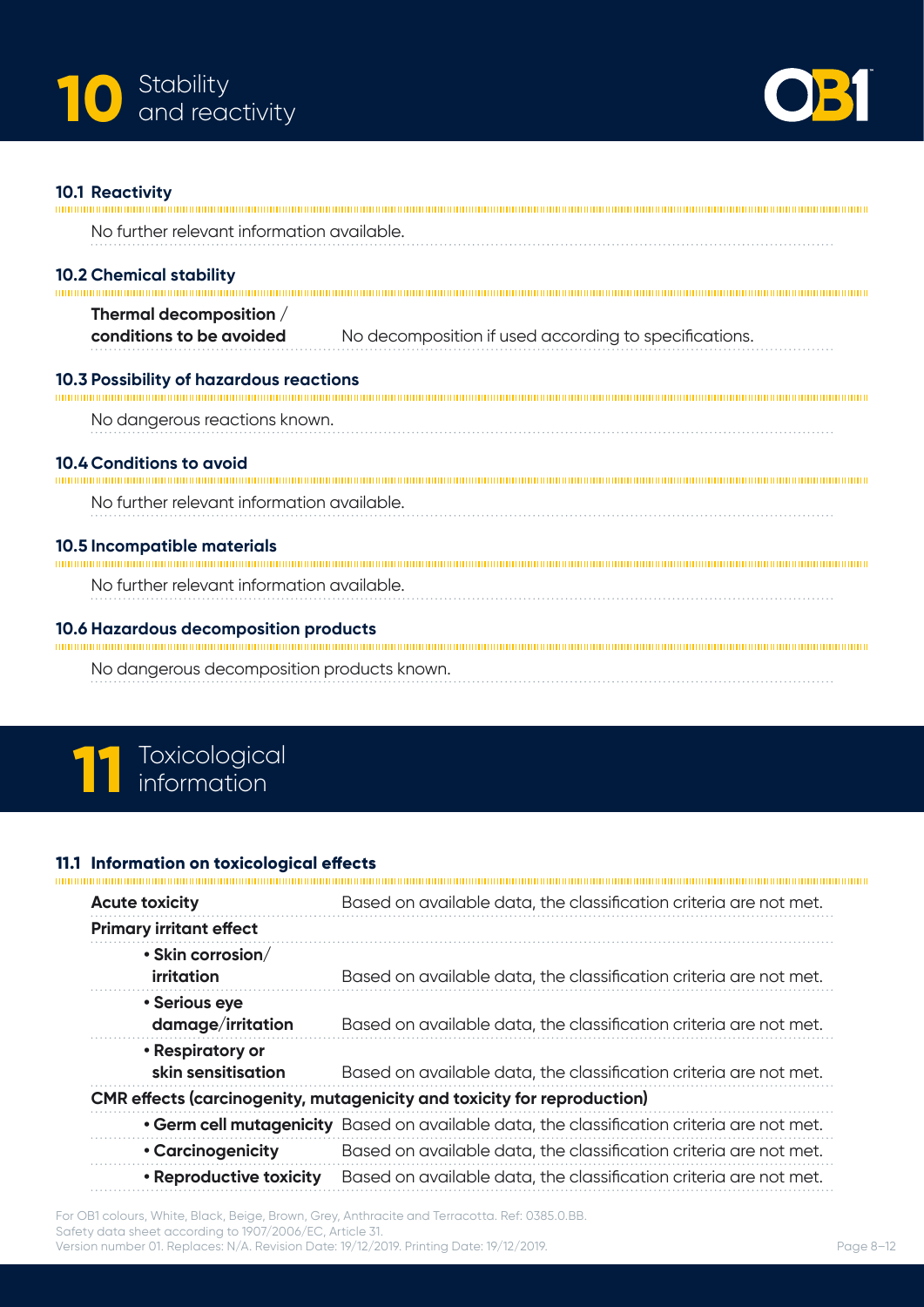



| <b>STOT-single exposure</b>   | Based on available data, the classification criteria are not met. |
|-------------------------------|-------------------------------------------------------------------|
| <b>STOT-repeated exposure</b> | Based on available data, the classification criteria are not met. |
| <b>Aspiration hazard</b>      | Based on available data, the classification criteria are not met. |

# 12 Ecological **12** information

#### **12.1 Toxicity**

Ï

|                                          | <b>Aquatic toxicity</b>                    | No further relevant information available.                                                                        |
|------------------------------------------|--------------------------------------------|-------------------------------------------------------------------------------------------------------------------|
|                                          | 12.2 Persistence and degradability         |                                                                                                                   |
|                                          | No further relevant information available. |                                                                                                                   |
|                                          | 12.3 Bioaccumulative potential             |                                                                                                                   |
|                                          | No further relevant information available. |                                                                                                                   |
|                                          | 12.4 Mobility in soil                      |                                                                                                                   |
|                                          | No further relevant information available. |                                                                                                                   |
| <b>Additional ecological information</b> |                                            |                                                                                                                   |
|                                          |                                            | • General notes Water hazard class 1 (German Regulation) (Self-assessment):<br>slightly hazardous for water.      |
|                                          |                                            | Do not allow undiluted product or large quantities of it to reach ground<br>water, water course or sewage system. |
|                                          |                                            |                                                                                                                   |

## **12.5 Results of PBT and vPvB assessment**

| <b>PRT</b> | Not applicable. |
|------------|-----------------|
| vPvB       | Not applicable. |

**12.6 Other adverse effects**

No further relevant information available.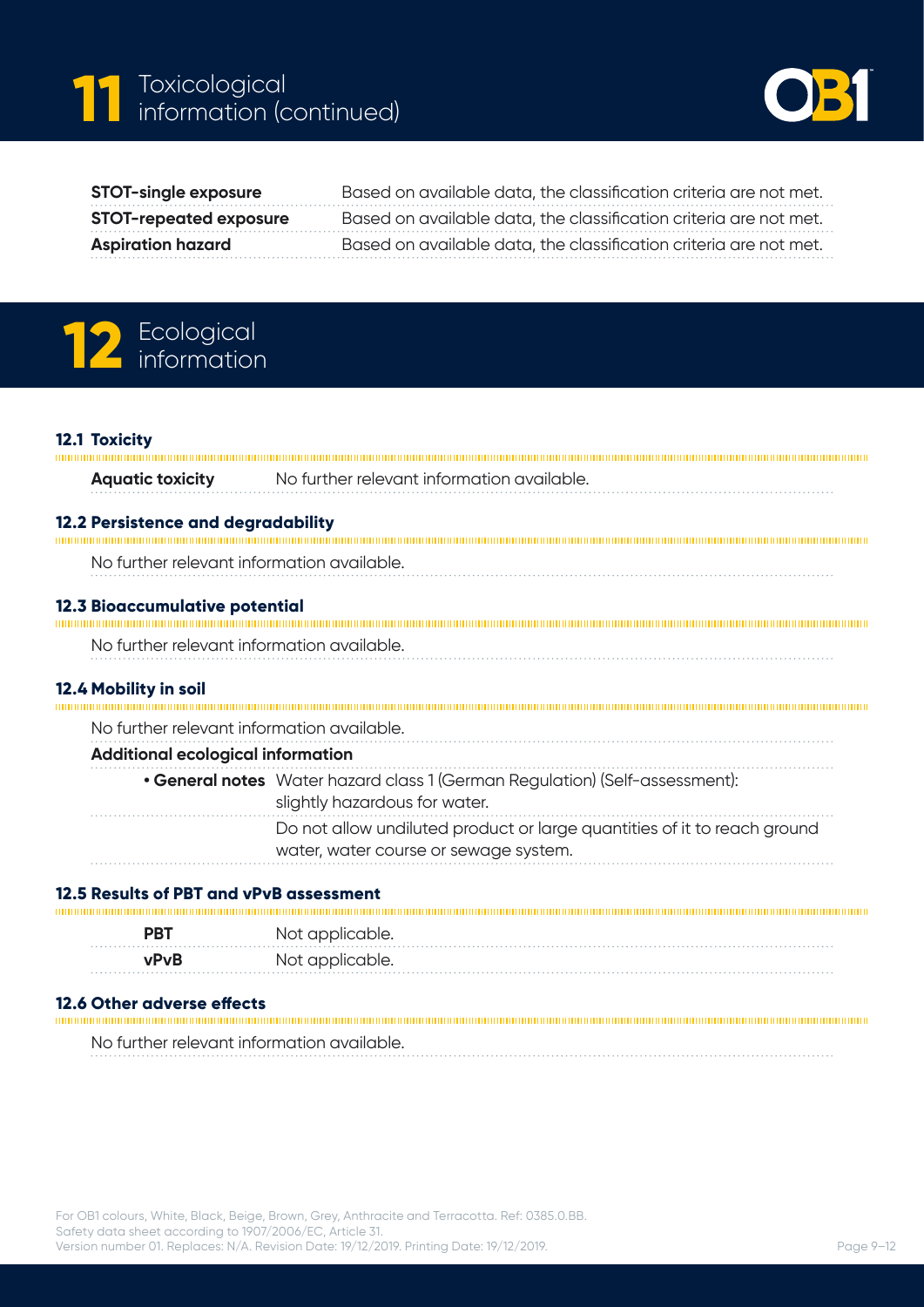



#### **13.1 Waste treatment methods**

mm

| <b>Recommendation</b>       | Disposal must be made according to official regulations.                                |
|-----------------------------|-----------------------------------------------------------------------------------------|
| European<br>waste catalogue | <b>08 04 10</b> waste adhesives and sealants<br>other than those mentioned in 08 04 09. |
| <b>Uncleaned packaging</b>  |                                                                                         |
| <b>Recommendation</b>       | Disposal must be made according to official regulations.                                |



# **14.1 UN-Number ADR, ADN, IMDG, IATA** Void. **14.2 UN proper shipping name ADR, ADN, IMDG, IATA** Void. **14.3 Transport hazard class(es) ADR, ADN, IMDG, IATA Class** Void. **14.4 Packing group ADR, IMDG, IATA Void. 14.5 Environmental hazards:** Not applicable. **14.6 Special precautions for user** Not applicable. **14.7 Transport in bulk according to Annex II of Marpol and the IBC Code** Not applicable. **UN "Model Regulation"** Void.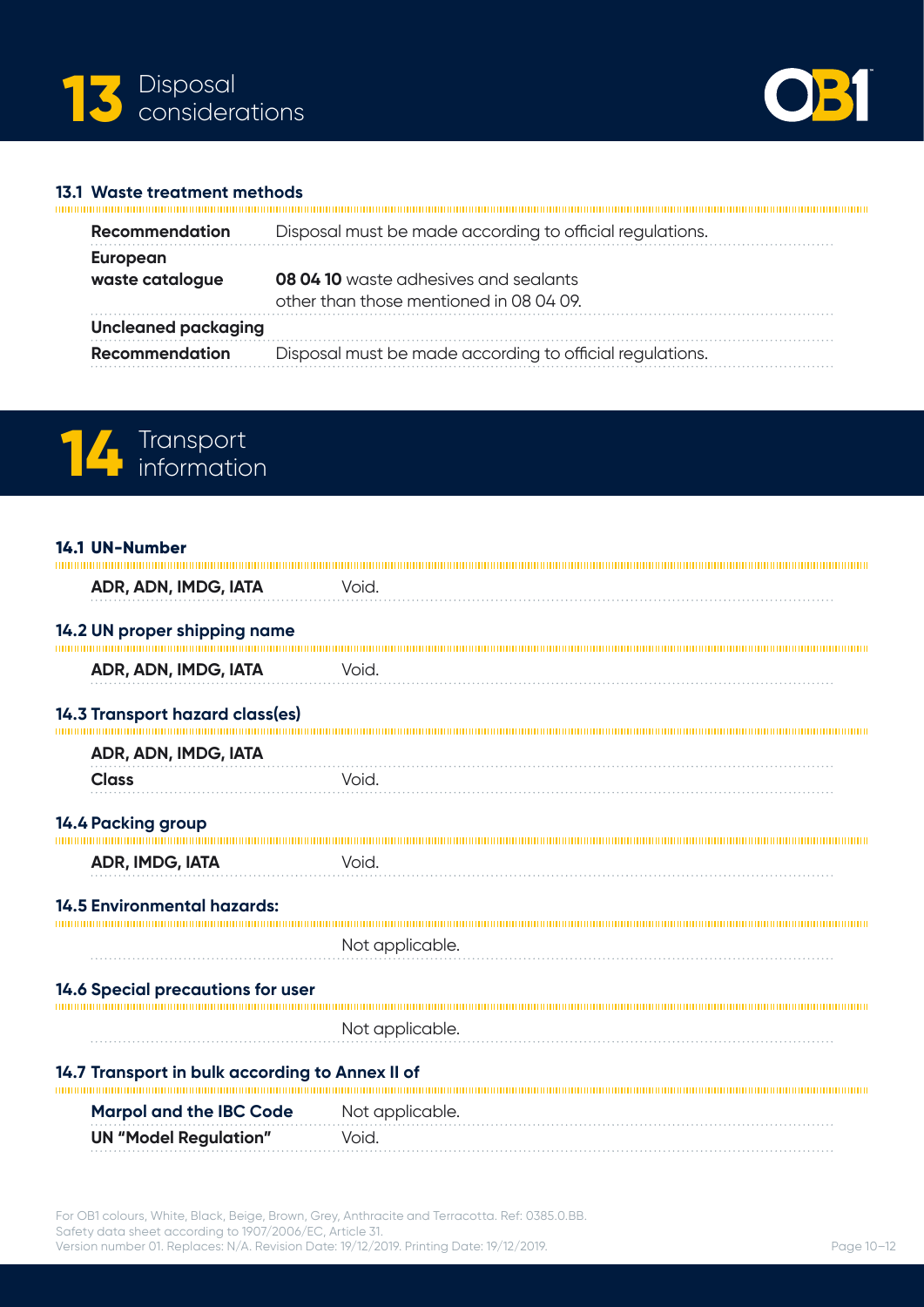



## **15.1 Safety, health and environmental regulations/legislation specific for the substance or mixture**

| Directive 2012/18/EU                                                        |                                    |
|-----------------------------------------------------------------------------|------------------------------------|
| Named dangerous substances - ANNEX I                                        | None of the ingredients is listed. |
| REGULATION (EC) No 1907/2006 ANNEX XVII Conditions of restriction: 40, 52a. |                                    |
| <b>National regulations</b>                                                 |                                    |
| Other regulations, limitations and prohibitive regulations.                 |                                    |
| 15.2 Chemical safety assessment                                             |                                    |

A Chemical Safety Assessment has not been carried out.



This information is based on our present knowledge. However, this shall not constitute a guarantee for any specific product features and shall not establish a legally valid contractual relationship.

#### **Relevant phrases**

| H226 | Flammable liquid and vapour. |
|------|------------------------------|
| H332 | Harmful if inhaled.          |
|      |                              |

**Department issuing SDS**

Product safety department. 

#### **Contact** mmu

| Martin McAleenan |                           |  |
|------------------|---------------------------|--|
| Email            | mmcaleenan@siroflex.co.uk |  |